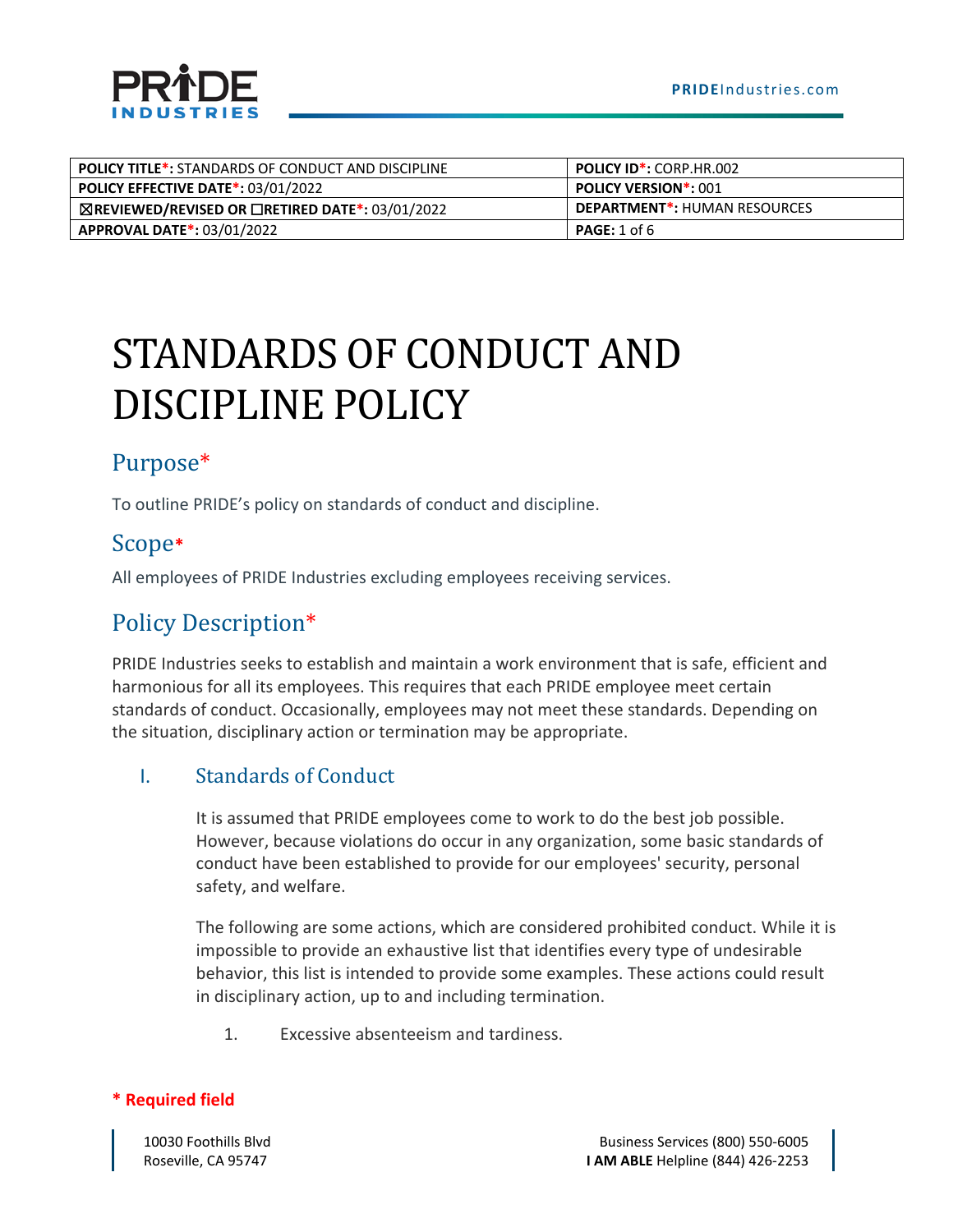| <b>POLICY TITLE*:</b> STANDARDS OF CONDUCT AND DISCIPLINE        | <b>POLICY ID*: CORP.HR.002</b> |  |
|------------------------------------------------------------------|--------------------------------|--|
| <b>POLICY EFFECTIVE DATE*: 03/01/2022</b>                        | <b>POLICY VERSION*: 001</b>    |  |
| $\boxtimes$ REVIEWED/REVISED OR $\Box$ RETIRED DATE*: 03/01/2022 | DEPARTMENT*: HUMAN RESOURCES   |  |
| <b>APPROVAL DATE*: 03/01/2022</b>                                | PAGE: 2 of 6                   |  |

- 2. Failure to follow the Call-in Notice procedures.
- 3. Failure to observe working hours, such as the scheduled starting time, quitting time, and rest/meal periods.
- 4. Non-exempt employees working more than the scheduled hours authorized by the employee's supervisor and unauthorized overtime.
- 5. One employee recording the work time of another employee or allowing any other employee to record his/her work time, or knowingly allowing falsification of any employee's time card/time sheet.
- 6. Sleeping on the job.
- 7. Job abandonment for an absence of three or more consecutive working days without notice to the employee's supervisor, failure to return from an approved leave of absence, failure to return from a lay off upon recall, failure to report to work for three or more days due to incarceration.
- 8. Leaving the work place during work hours without permission.
- 9. Making or accepting excessive personal telephone calls, including texts, during working hours.
- 10. Performance, which does not meet the requirements of the position.
- 11. Engaging in criminal activity.
- 12. Using abusive, violent, threatening or vulgar language at any time during working hours or while on premises owned or occupied by PRIDE.
- 13. Refusal to respect or work in cooperation with fellow employees causing friction, conflict or lowering morale.
- 14. Insubordination, including but not limited to; threatening, intimidating or disrespectful conduct towards a supervisor or member of management.

#### **\* Required field**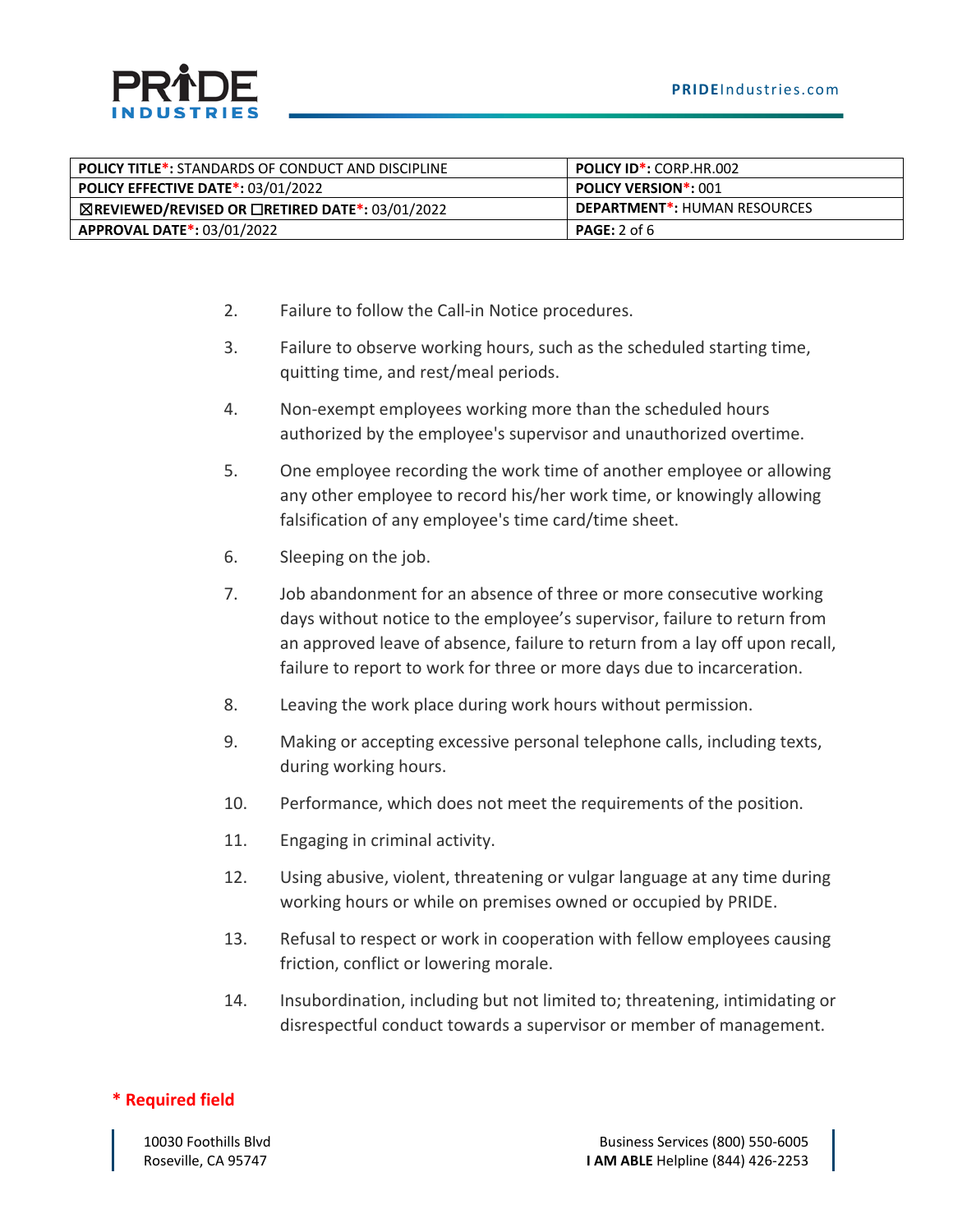

| <b>POLICY TITLE*:</b> STANDARDS OF CONDUCT AND DISCIPLINE        | <b>POLICY ID*: CORP.HR.002</b>      |  |
|------------------------------------------------------------------|-------------------------------------|--|
| <b>POLICY EFFECTIVE DATE*: 03/01/2022</b>                        | <b>POLICY VERSION*: 001</b>         |  |
| $\boxtimes$ REVIEWED/REVISED OR $\Box$ RETIRED DATE*: 03/01/2022 | <b>DEPARTMENT*: HUMAN RESOURCES</b> |  |
| <b>APPROVAL DATE*: 03/01/2022</b>                                | <b>PAGE:</b> 3 of 6                 |  |

- 15. Any form of harassment, including sexual harassment, or any behavior, which would violate the protected rights of others.
- 16. Horseplay, fighting, threatening or attempting bodily injury to another, including contributing, encouraging, provoking violent behavior or the threat of violent behavior on the part of others.
- 17. Consuming, possessing, or being under the influence of alcohol and/or illegal drugs during working hours or at any time on PRIDE property or customer work site. Illegal drugs include any prescription drugs not taken under the direction of a licensed physician.
- 18. Bringing/carrying weapons on PRIDE premises or any customer work site or violation of PRIDE's Workplace Contraband and Weapons policy.
- 19. Falsification of employment records, employment information, or other PRIDE records.
- 20. Unauthorized use of PRIDE equipment, time, materials, facilities, or the PRIDE name for personal reasons.
- 21. Removing or borrowing PRIDE or customer property without prior authorization.
- 22. Deliberate destruction or careless damage of any PRIDE property or the property of any employee or customer.
- 23. Theft of any PRIDE property or the property of any employee or customer.
- 24. Soliciting other employees for membership, funds, or other similar activity in connection with outside organizations during work time or the work time of the employee solicited.
- 25. Distributing unauthorized literature or any written or printed material during work time or in work areas.

#### **\* Required field**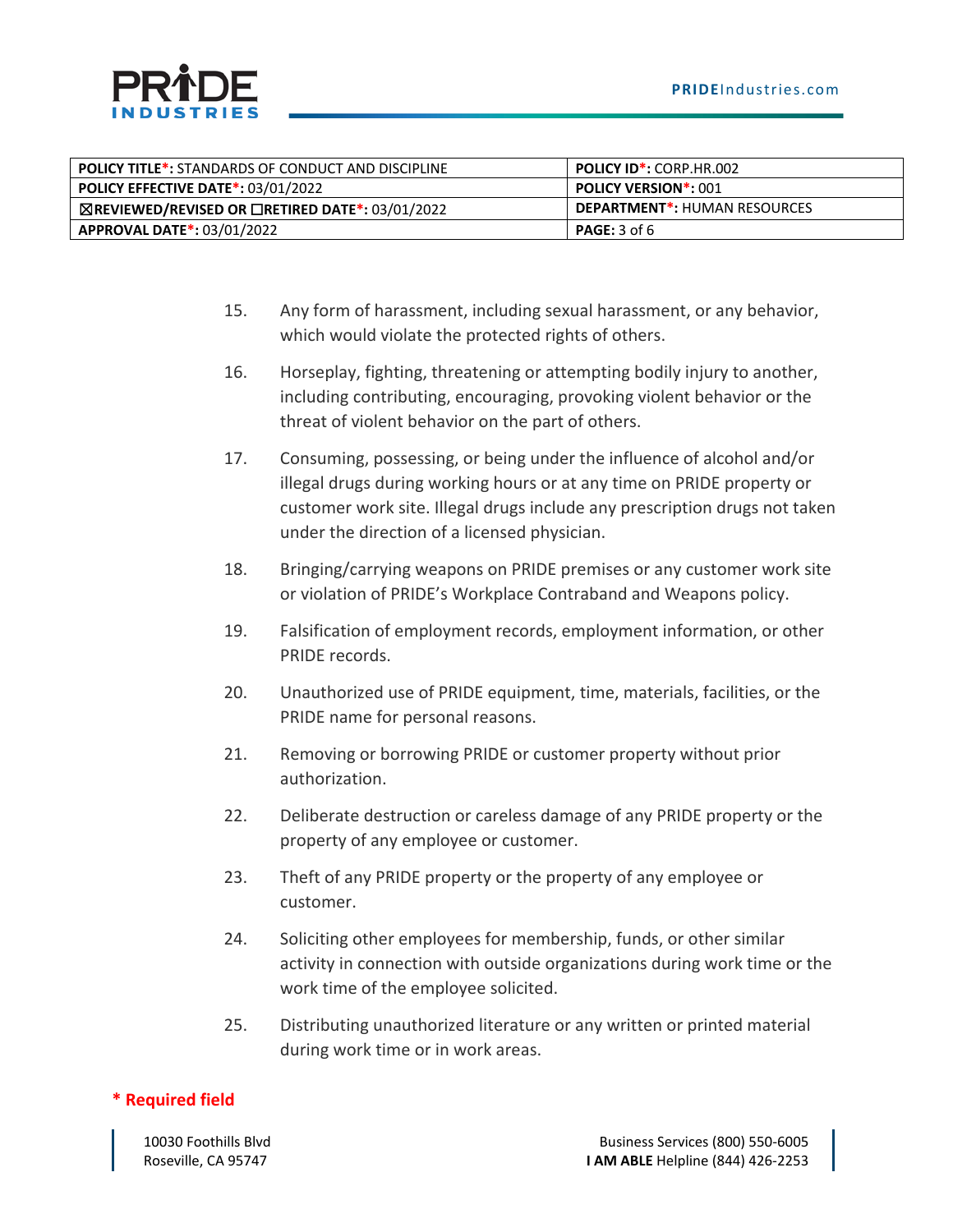

| <b>POLICY TITLE*:</b> STANDARDS OF CONDUCT AND DISCIPLINE        | <b>POLICY ID*: CORP.HR.002</b>      |  |
|------------------------------------------------------------------|-------------------------------------|--|
| <b>POLICY EFFECTIVE DATE*: 03/01/2022</b>                        | <b>POLICY VERSION*: 001</b>         |  |
| $\boxtimes$ REVIEWED/REVISED OR $\Box$ RETIRED DATE*: 03/01/2022 | <b>DEPARTMENT*: HUMAN RESOURCES</b> |  |
| <b>APPROVAL DATE*: 03/01/2022</b>                                | PAGE: 4 of 6                        |  |

- 26. Inappropriate use of camera phones or other recording equipment while at work.
- 27. Revocation of a PRIDE employee's access privileges to his or her assigned work site.
- 28. Committing a fraudulent act or a breach of trust under any circumstance.
- 29. Accepting gifts or money from vendors, suppliers or customers outside the parameters contained in PRIDE's Business Ethics policy.
- 30. Any type of fraud or bribery or violations of PRIDE's Business Ethics policy.
- 31. Disclosing confidential company information.
- 32. Taking advantage of an employee with a cognitive or psychological impairment. This includes borrowing money, accepting gifts, socializing outside of work or otherwise engaging in an inappropriate relationship with an employee that may not be able to recognize appropriate boundaries and actions.
- 33. Behavior during or outside work that discredits PRIDE.
- 34. Incompatible and inconsistent activities as they relate to secondary employment or violation of PRIDE's Conflict of Interest policy.
- 35. Failure to adhere to any PRIDE dress code appropriate for the type of work performed and location. This includes the wearing of prescribed safety gear and clothing (Personal Protective Equipment).
- 36. Violation of any PRIDE or departmental safety, health, security or work rules.
- 37. Failure to report immediately to a supervisor any accidents or injuries on the job

#### **\* Required field**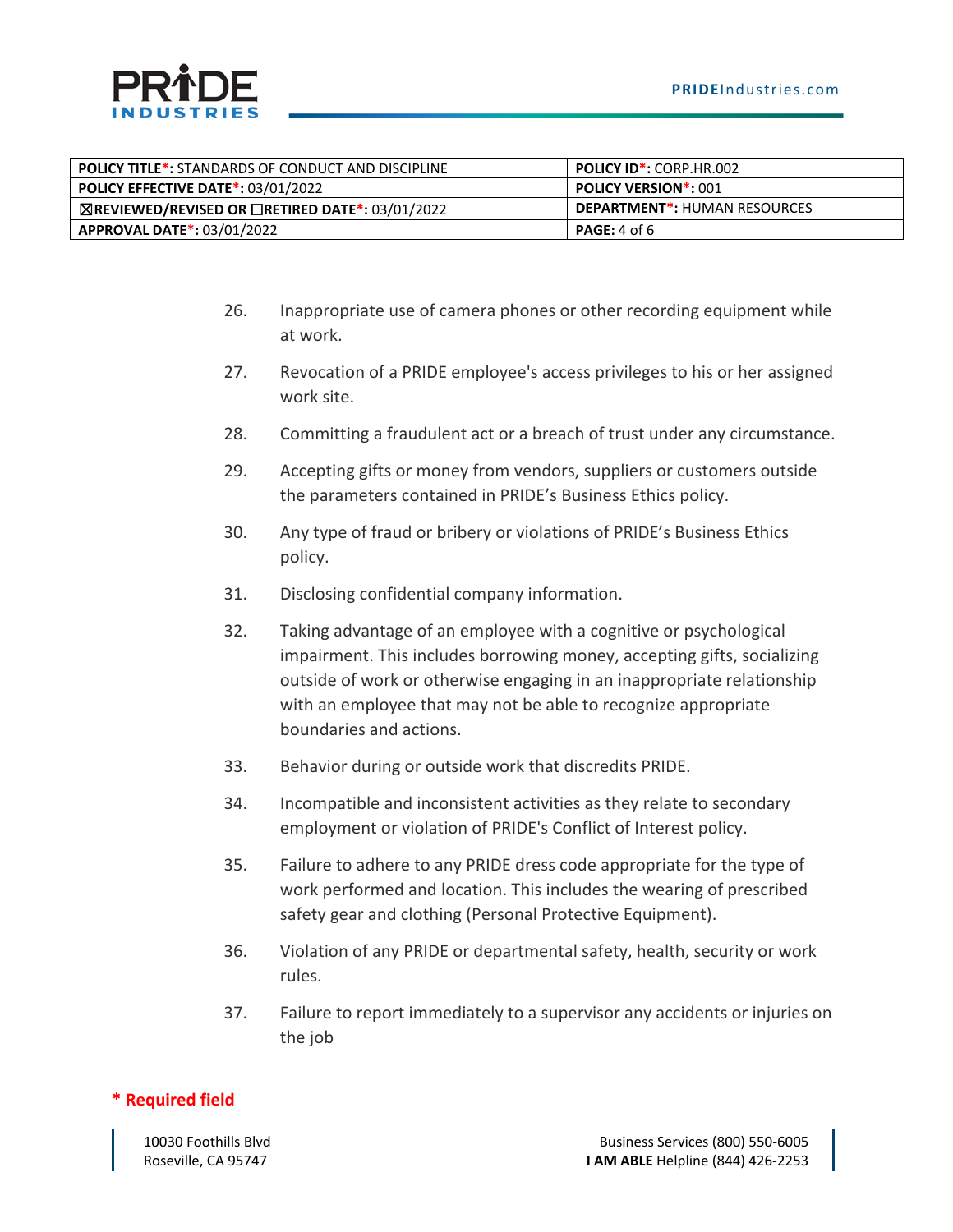

| <b>POLICY TITLE*: STANDARDS OF CONDUCT AND DISCIPLINE</b>        | <b>POLICY ID*: CORP.HR.002</b>      |  |
|------------------------------------------------------------------|-------------------------------------|--|
| <b>POLICY EFFECTIVE DATE*: 03/01/2022</b>                        | <b>POLICY VERSION*: 001</b>         |  |
| $\boxtimes$ REVIEWED/REVISED OR $\Box$ RETIRED DATE*: 03/01/2022 | <b>DEPARTMENT*: HUMAN RESOURCES</b> |  |
| <b>APPROVAL DATE*: 03/01/2022</b>                                | <b>PAGE:</b> 5 of 6                 |  |

#### II. Discipline

Post Orientation Employees

Employees who have completed their 90-day orientation period and who violate our standards of conduct will be disciplined. Disciplinary action may take a variety of forms, including informal discussion, verbal, written or final written notices.

Depending on the severity of the offense, management has the sole discretion to skip disciplinary action and immediately terminate for serious violations of our policies or rules.

Employees within 90-day Orientation Period.

#### III. Open Door

Employees dissatisfied with the results of any disciplinary action may contact upper management or Human Resources directly.

#### IV. At-Will Employment

No statement in this policy is intended to affect the at-will relationship between PRIDE and its employee. Employment at PRIDE Industries is at-will and may be terminated with or without cause and with or without notice at any time by either the employer of the employee.

#### V. Responsibility

Human Resources is responsible for publication, revision and interpretation of this policy.

## Definitions:

Not applicable

#### **\* Required field**